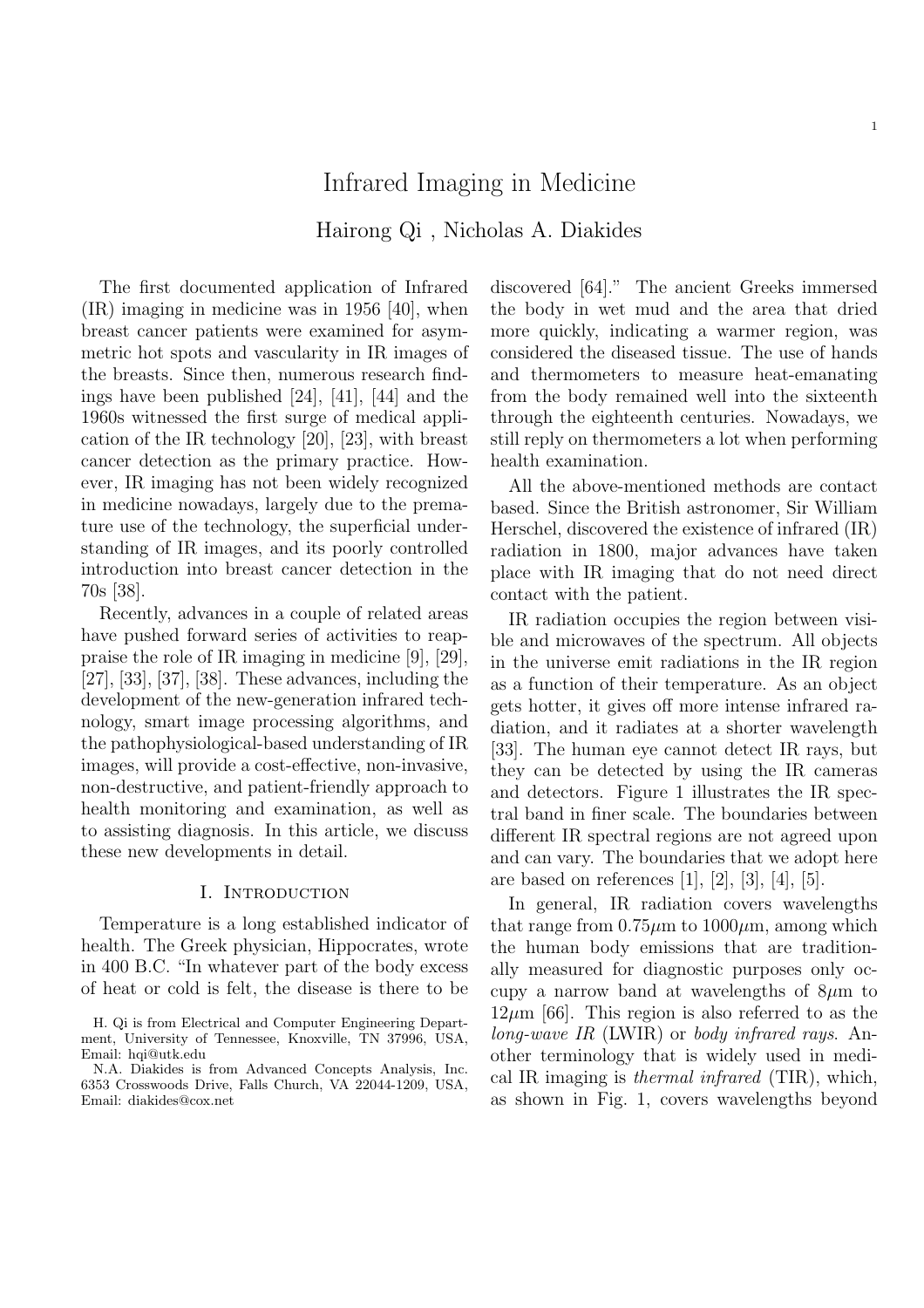

Fig. 1. The electromagnetic spectrum and the IR region.

about  $1.4\mu$ m. Within this region, the infrared emission is primarily *heat* or *thermal* radiation, and hence the term thermography. The image generated by TIR imaging is referred to as the thermogram. The near infrared (NIR) region occupies wavelengths between  $0.75\mu m$  and  $1.4\mu m$ . The infrared emission that we observe in this region is not thermal [4]. Although the NIR and mid-wave IR (MWIR) regions are not traditionally used in human body screening, the new generation detectors have enabled the use of multispectral imaging in medicine, in which both NIR [46] and MWIR [49] are observed in different diagnostic cases.

In this article, we focus on the discussion of IR imaging in medicine across the full IR spectral region, including the pathophysiological understanding of IR imaging, the development of new generation of IR imagers, and the advanced image processing algorithms of IR images.

### II. Pathophysiological-based Understanding of IR Imaging

Infrared imaging is a physiological test that measures the subtle physiological changes that might be caused by many conditions, e.g. contusions, fractures, burns, carcinomas, lymphomas, melanomas, prostate cancer, dermatological diseases, rheumatoid arthritis, diabetes mellitus and associated pathology, deep venous thrombosis (DVT), liver disease, bacterial infections, etc. These conditions are commonly associated with regional vasodilation, hyperthermia, hyperperfusion, hypermetabolism, and hypervascularization [10], [12], [25], [34], [59], [62], [66], which generate higher-temperature heat source. Unlike imaging techniques such as X-ray radiology and CT that primarily provide information on the anatomical structures, IR imaging provides functional information not easily measured by other methods. Thus correct use of IR images requires in-depth physiological knowledge for its effective interpretation.

Take cancer cells as an example which result from permanent genetic change in a normal cell triggered by some external physical agents such as chemical agents, X-rays, UV rays, etc. All types of cancer cells have an imbalanced metabolic activity which leads to the utilization of a large amount of blood glucose and the release of large amounts of lactate into blood. In addition, the high metabolic rate of cancer cells causes an increase in local temperature as compared to normal cells. These factors have enabled IR imaging as a viable technique to visualize the abnormality. The IR image provides more dynamic information of the tumor since the tumor can be small in size but can be fast growing making it appear as a high temperature spot in the IR image [26], [65].

The heat emanating on to the surface from the heat source and the surrounding blood flow can be quantified using the Pennes' bio-heat equation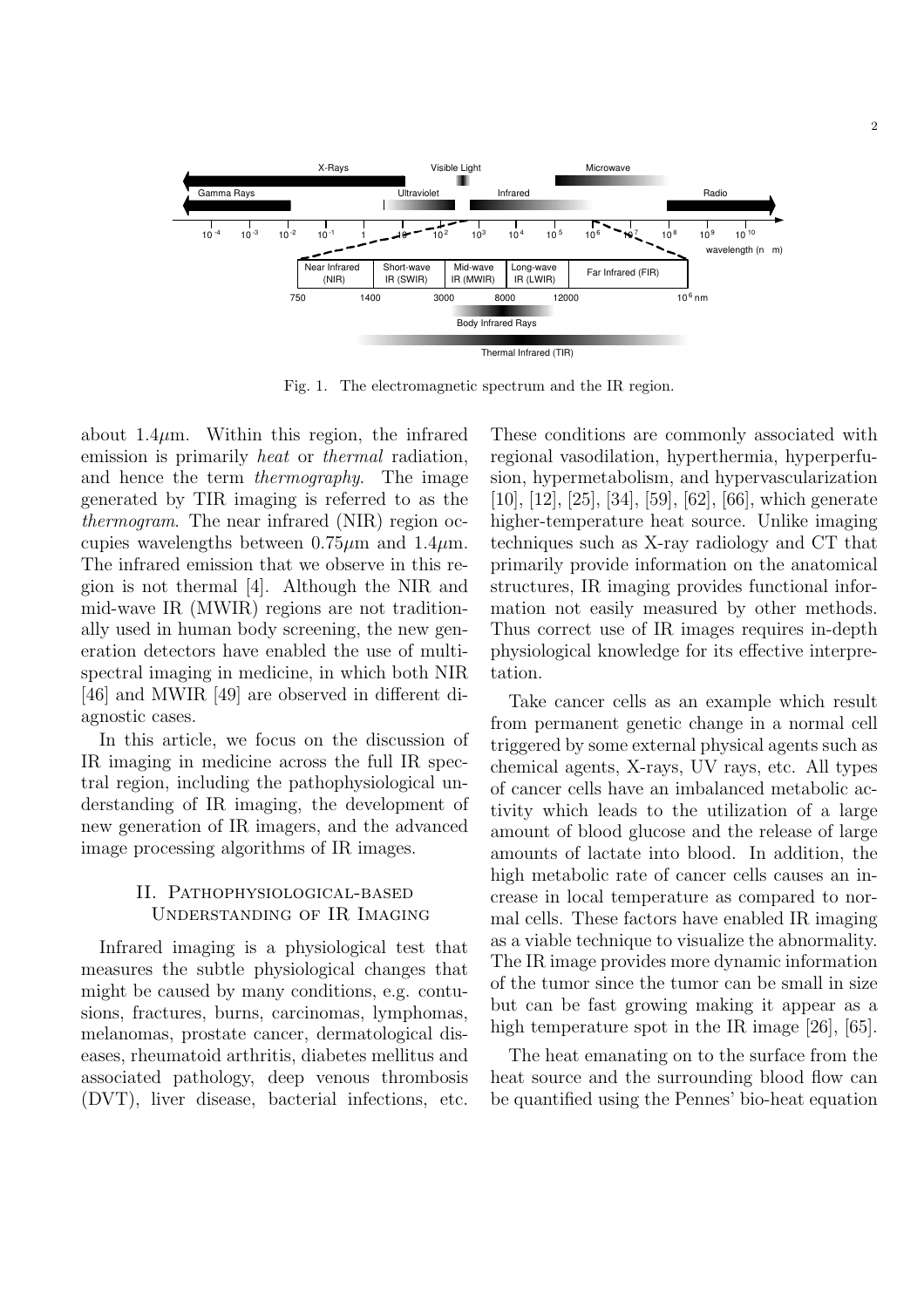[54]. This equation includes the heat transfer due to conduction through the tissue, the volumetric metabolic heat generation of the tissue, and the volumetric blood perfusion rate whose strength is considered to be the arterio-venous temperature difference [47]. The equation is given as:

$$
k\Delta^2 T - c_b w_b (T - T_a) + q_m = 0 \tag{1}
$$

where k is conductivity,  $q_m$  is volumetric metabolic rate of the tissue,  $c_b w_b$  is the product of the specific heat capacity and the mass flow rate of blood per unit volume of tissue, T is the unknown tissue temperature, and  $T_a$  is the arterial temperature. In theory, given the heat emanating from the surface of the body measured by TIR imaging, by solving the inverse heat transfer problem, we can obtain the heat pattern of various internal elements of the body. Different methods of solving the bio-heat transfer equation have been presented in literature [14], [30]. Although it is possible to calculate the thermal radiation from a thermal body by thermodynamics, the complexity of the boundary conditions associated with the biological body makes this approach impractical.

# A. A Sample of Different Interpretation Approaches

Liu et al. [43], [58] presented a new method for analyzing a thermal system based on an analogy to electrical circuit theory; referred to as thermalelectric analog. This method does not require a direct solution to the inverse heat transfer problem. It can be used to estimate the depth of the heat source, and furthermore, help understand the metabolic activities undergoing within the human body. The method has been used in early breast cancer detection and has achieved high sensitivity. A diagnosis protocol adopted includes the following six steps:

• Step 1: Growth pattern of lymph nodes in the armpits

• Step 2: Size of the abnormal area

- Step 3: Appearance of the abnormal area
- Step 4: Vascular pattern
- Step 5: Nipples and areola pattern

• Step 6: Dynamic diagnosis with outside agents (antibiotic, etc.)

Another difficulty in IR image interpretation is the lack of standardized image handling procedures. Fujimas did some pioneer work [15] in 1998 by proposing eight thermophysiological expressions to identify abnormal thermogram patterns, referred to as the thermatomes.

• Angiological thermatomes: Abnormal temperature regions caused by organic vascular abnormalities

• Functional angiological thermatomes: Abnormal temperature regions caused by vascular disfunctions

• Neuro-dermatomal thermatomes: Abnormal temperature bands caused by somatosensory neuronal disorders

• Myotomal thermatomes: Abnormal temperature regions suspected by abnormal muscular blood flow rate

• Metabolic thermatomes: Abnormal hot and/or cold spots caused by excessive and/or lower heat production and blood flow

• Dynamic thermatomes at environmental temperature stress: Regions with abnormal reactions when a patient received an applied thermal load

• Dynamic thermatomes at medication: Regions with abnormal reactions when a patient is given a medication

• Dynamic thermatomes at various kinds of stress: Regions with abnormal reactions when a patient receives a load (various in type)

To be able to yield objective clinical diagnosis, Anbar et al. [11] proposed the dynamic area telethermometry (DAT) technique. It has been demonstrated to be applicable to any quantitative phthophysiological assessment. The authors demonstrated that using classical Fast Fourier transform (FFT) and elementary statistics, the large amount of sequential observations can be reduced to a single quantitative diagnostic param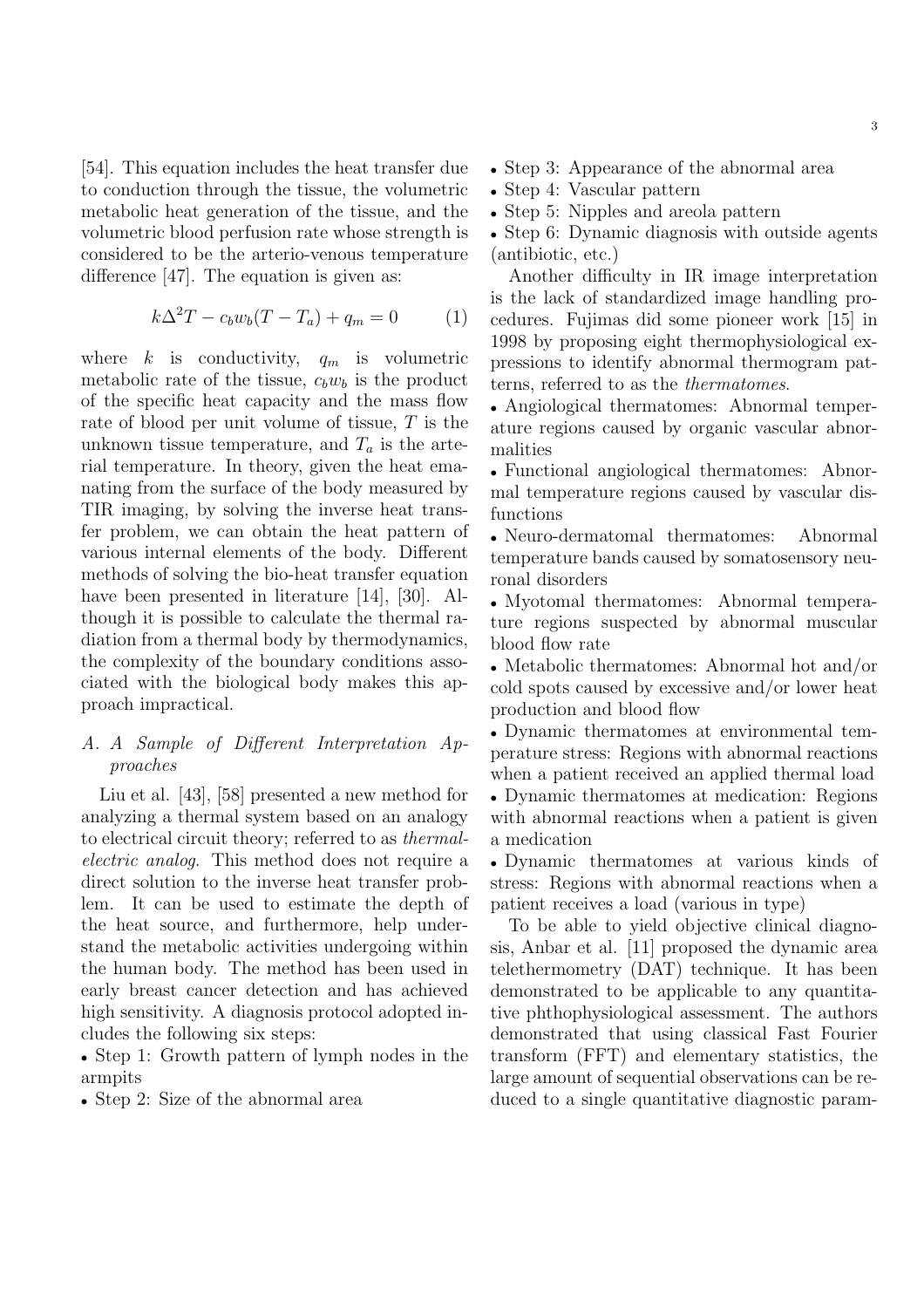eter without the participation of human experts. Other related work also reported in [16], [22].

We would also like to mention two interesting work conducted recently although their influence on diagnosis is yet to be investigated. Alexjander and Deamer [7] propose to study the sound (rhythms and frequencies) made within the human body through the access of the infrared frequencies of DNA bases. Imagine if we can "hear" the body, would a pleasing pattern to the ear indicate a healthy subject? Or would different patterns present a sign of a certain disease? Through non-linear heat transfer modeling, Pavlidis and Levine [53] show that the periorbital blood flow in anxious states can be used to extract subtle facial temperature fluctuation patterns and thus assist in traditional polygraph examination. Perhaps if we go beyond "imagination", more exciting applications of IR imaging can come into the light.

## B. IR Imaging and Early Breast Cancer Detection

Because IR imaging has been mainly used in breast cancer detection since its introduction to the medical field, in the following, we focus on the potential of IR imaging, especially TIR imaging, in early breast cancer detection.

According to American Cancer Society's report on Cancer Facts and Figures [61], breast cancer is the most commonly diagnosed cancer in women, accounting for about 30 percent of all cancers in women. In 2004, approximately 215,990 women in the United States receive a diagnosis of invasive breast cancer and 40,110 die from the disease. Figure 2 shows the growth in estimated new breast cancer cases in women since 2001. On the other hand, research [47] has shown that if detected earlier (tumor size less than 10mm), the breast cancer patient has an 85% chance of cure as opposed to 10% if the cancer is detected late. Other research also shows evidence of early detection in saving life [17], [18].



Fig. 2. Estimated new breast cancer cases in women vs. estimated deaths since 2001.

Many imaging modalities can be used for breast screening, including mammography using X-ray, IR, MRI, CT, ultrasound, and PET scans. Although mammography has been the base-line approach, several problems still exist that affect the diagnostic accuracy and popularity. First of all, mammography, like ultrasound, depends primarily on structural distinction and anatomical variation of the tumor from the surrounding breast tissue [38]. Unless the tumor is beyond certain size, it cannot be imaged as X-rays essentially pass through it unaffected. Secondly, the mammogram sensitivity is higher for older women (age group 60-69 years) at 85% compared with younger women  $(*50* years)$  at  $64\%$  [47] whose denser breast tissue makes it more difficult for mammography to pick up suspicious lesions. Thirdly, patients gone through mammography screening are exposed to X-ray radiation which can mutate or destroy the tissue they penetrate. A new study in the British medical journal (The LANCET [51]) shows that screening actually leads to more aggressive treatment, increasing the number of mastectomies by about 20% and the number of mastectomies and tumorectomies by about 30%. Finally, mammography is relatively expensive nowadays and is less conve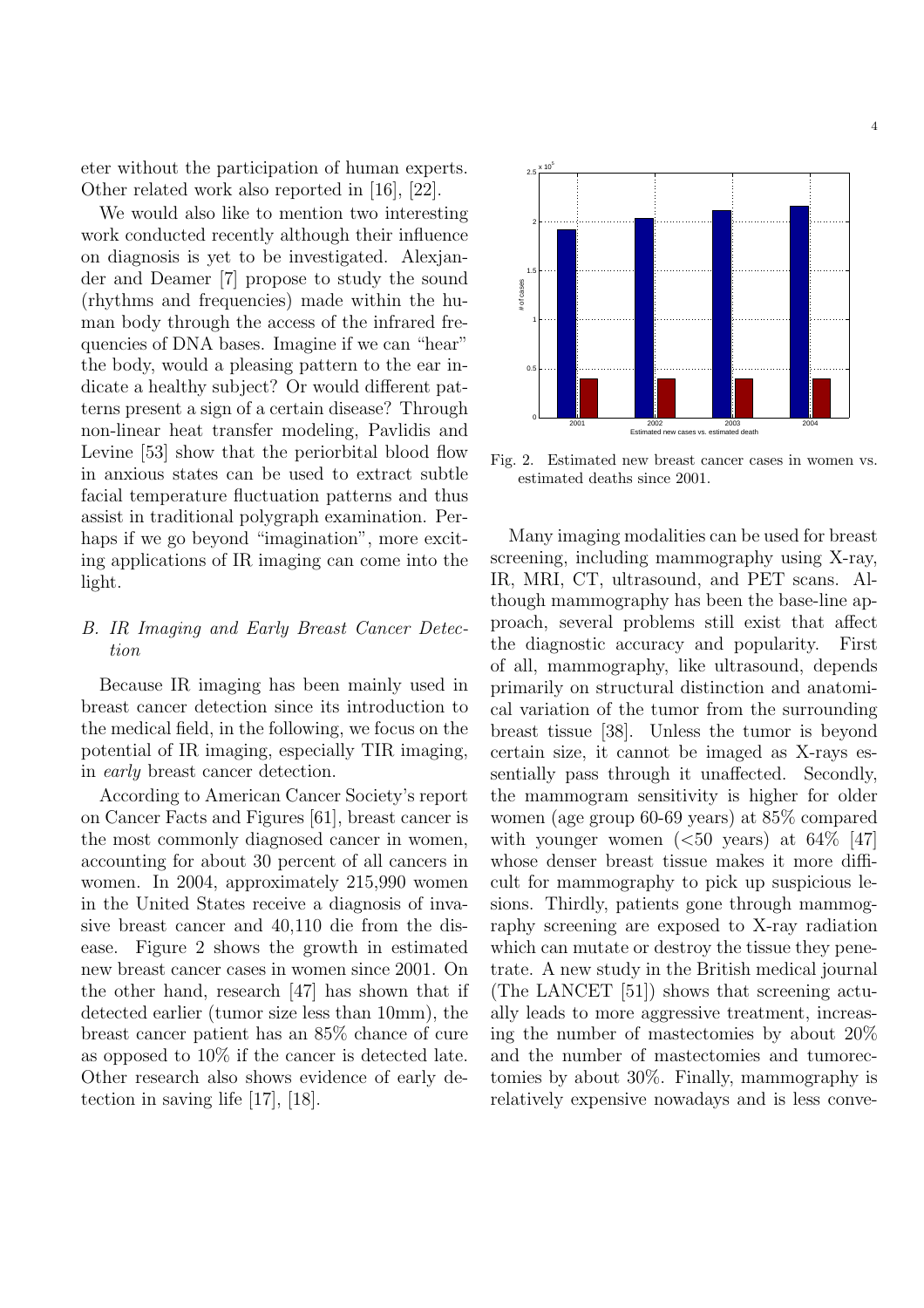nient to take (e.g. long duration and uncomfortable contact).

Even though other modalities like MRI and PET scan could provide valuable information to diagnosis, they are not popularly adopted for various reasons including high cost, complexity and accessibility issues [37]. Compared to mammography, MRI, CT, ultrasound, and PET scans which are also called the after-the-fact (a cancerous tumor is already there) detection technologies, IR imaging is able to detect breast cancers 8-10 years earlier than mammography [19], [48]. Keyserlinkg reported in [38] that the average tumor size undetected by IR imaging is 1.28cm vs. 1.66cm by mammography. In addition, IR imaging is non-invasive, non-ionizing, risk-free, patient-friendly, and the cost is considerably low. These features, together with its early detection capability, have enabled IR imaging a strong candidate for complementary diagnostic tool to traditional mammography.

### III. New Generation Infrared **TECHNOLOGIES**

Infrared technology owes its origin to military research and development in the Vietnam era for airborne applications. We focus our discussion on the advances in the detector technologies, especially the uncooled camera development.

### A. Cooled vs. Uncooled Thermal Detectors

To some extent, the main factor that determines which wavelengths are included in which infrared region is the type of detector technology used to capture infrared radiation [4]. NIR radiations are observed in very similar way as the visible light, except that special infrared detectors need to be used. On the other hand, TIR imaging generally requires the use of a cooling system in the form of a nitrogen or compressed air cooling bottle, which contains crystals like germanium whose electrical resistance is very sensitive to heat. Due to their size, weight and complexity, these systems were limited to fixed deployment like tripod mounting.

The advance in solid state models has made a new class of sensors possible, the uncooled detector design. The Defense Advanced Research Projects Agency (DARPA) issued a Broad Agency Announcement (BAA) in 1999 [55] that solicits proposals for increasing the performance of the uncooled IR sensors to their theoretical limit. The objective for the thermal sensitivity is set at less than 10 milli-kelvin with a pixel size less than or equal to 25 micrometers. As far as the array size, high-performance arrays for longrange systems can be as large as 960x1280 elements, while arrays for micro-sensors may be as small as  $240x320$  elements [55].

Two technologies are developed at about the same time to make uncooled sensors a reality, the Barium Strontium Titanate (BST) technology by Raytheon Corporation and the microbolometer technology by Honeywell Corporation.

BST cameras use a ferroelectric detector that converts the infrared energy to a change in capacitance. The BST detectors incorporate a mechanical chopper wheel/motor assembly which rotates at 30 times per second during operation to enable the sensor to refresh itself 30 times a second. The images produced can be rather choppy, with dark ghosts produced around hot images and multiple images of the same object smeared across the screen during movement of the camera.

The microbolometer technology, which is thermalelectric in nature, converts infrared energy to a change in resistance instead of capacitance as in the BST technology. The microbolometer-based cameras do not require the continuously moving parts and thus can provide high quality images without the choppiness and ghosting associated with the chopper wheel used in BST cameras. The pictures are also smoother and clearer since automatic brightness control instead of mechanical controls is achieved using advanced digital signal processing techniques.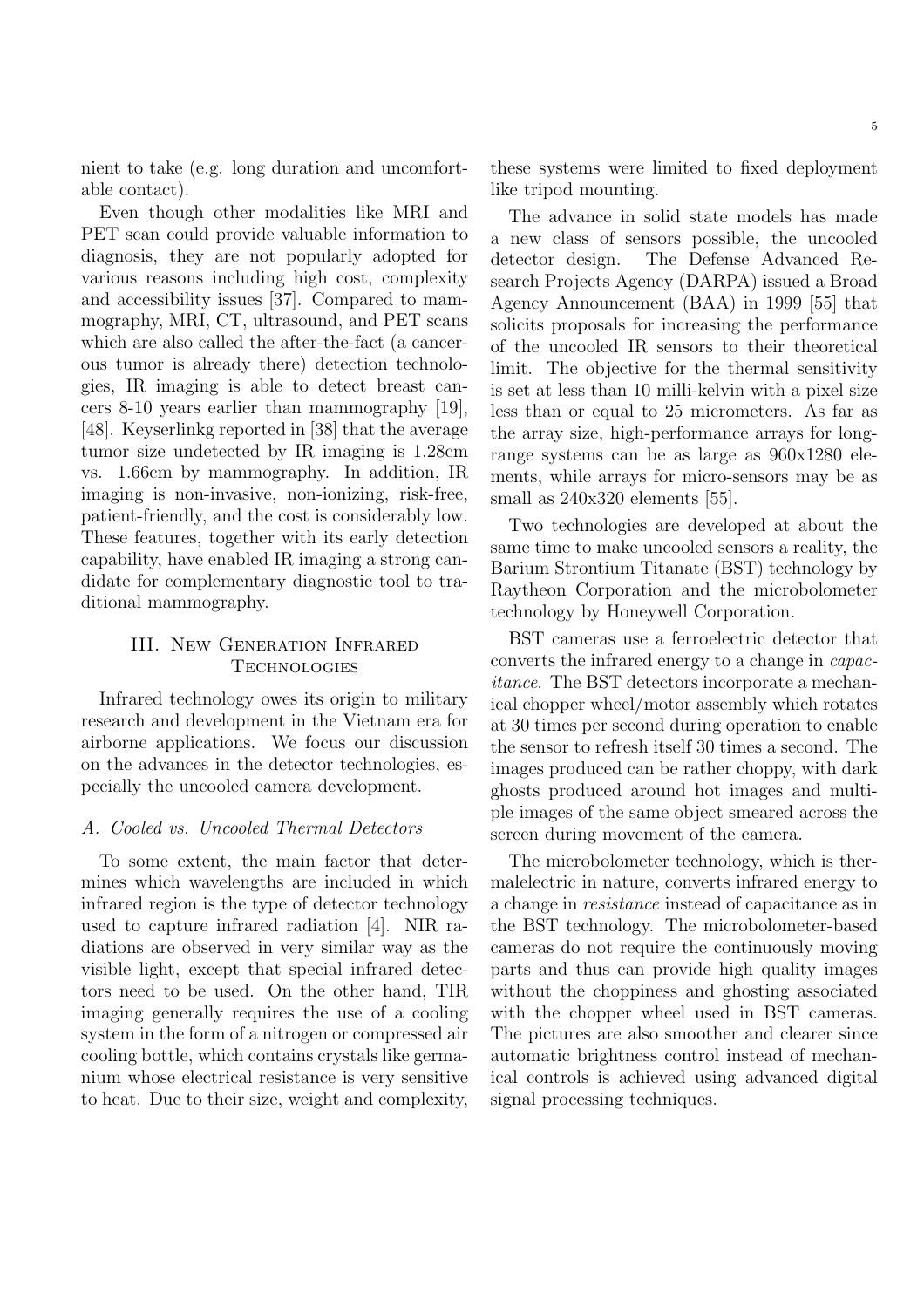Because the uncooled cameras do not require a cooling system, they are much lighter, smaller, more reliable and less expensive compared to the cooled cameras. Currently, the uncooled cameras are approaching to the thermal sensitivity of the cooled ones  $(0.05^0C \text{ or } 0.02^0C \text{ of uncool vs.})$  $0.01\textsuperscript{0}$ C of cool) and are very popular in breast imaging. Wiecek conducted a brief comparison [67] between uncooled thermal and deeply cooled QWIP (quantum well photodetector) detectors and discussed the limits in both technologies.

#### B. The Evolution of Other Detector Techniques

Since its first appearance, thermal imager has gone through three generations of development.

The first generation thermal imagers were fielded in the 70s. They use a single detector or small-size linear array detectors. In order to generate the picture, two scanning mirrors are used. This generation imagers generally have the white out problem (or over saturation over high intensity sources). Although mechanical brightness controls are used later to address the problem, the images still lack clarity.

Second generation imagers appeared in the 80s. They use a relatively larger linear array (around 120 elements) or small two-dimensional focal plane array (FPA) (around  $64\times64$  elements) and the scanning mirrors are still used to generate the picture. The most important feature that differs the second generation from the first generation is the employment of the time-delay integration (TDI) technique for image integration and enhancement.

Third generation imagers upgrade the size of the two-dimensional FPA a great deal, some of which contain as many elements as  $1,024 \times 1,024$ . In addition, the image processing capabilities are integrated on the FPA, hence the so-called onchip image processing. The third generation does not use mirrors which largely improves the image quality as the less moving part in the camera, the more reliable the system, and the less mechanical noise. Currently, the third generation FPA detectors can capture wavelength from  $3 - 5\mu m$  or  $8 - 12 \mu m$ .

## IV. Smart Image Processing Approaches to IR Images

Computer-aided diagnosis (CAD) has been playing an important role in the analysis of IR images, as human examination of images is often influenced by various factors like fatigue, being careless, etc. The detection accuracy is also confined by the limitations of human visual system. On top of all these factors, a shortage of qualified radiologists also put an urgent demand on the development of CAD technologies. Currently, research on smart image processing algorithms on IR images tends to improve the detection accuracy from three perspectives: smart image enhancement and restoration algorithms, asymmetry analysis of the thermogram including automatic segmentation approaches, and feature extraction and classification.

## A. Smart Image Enhancement and Restoration Algorithms

One of the problems with thermograms that has put IR imaging in a somewhat disadvantage situation is its lack of resolution due to blur compounded by rather high levels of noise. Snyder et al. [60] developed an algorithm to increase the effective resolution of thermograms by a 2:1 ratio while at the same time removing the noise and preserving edges in the image. This algorithm is based on a minimization strategy known as mean field annealing, which takes into account processes of blur, noise, and image correlations, to make an optimal estimate of the missing pixels.

MIT's researchers attempt to enhance the resolution of IR images through another route. The Minimally Invasive Optical Biopsy System developed at MIT [13] uses infrared light in conjunction with an intravenously injected dye and special computer software to create a clear, high con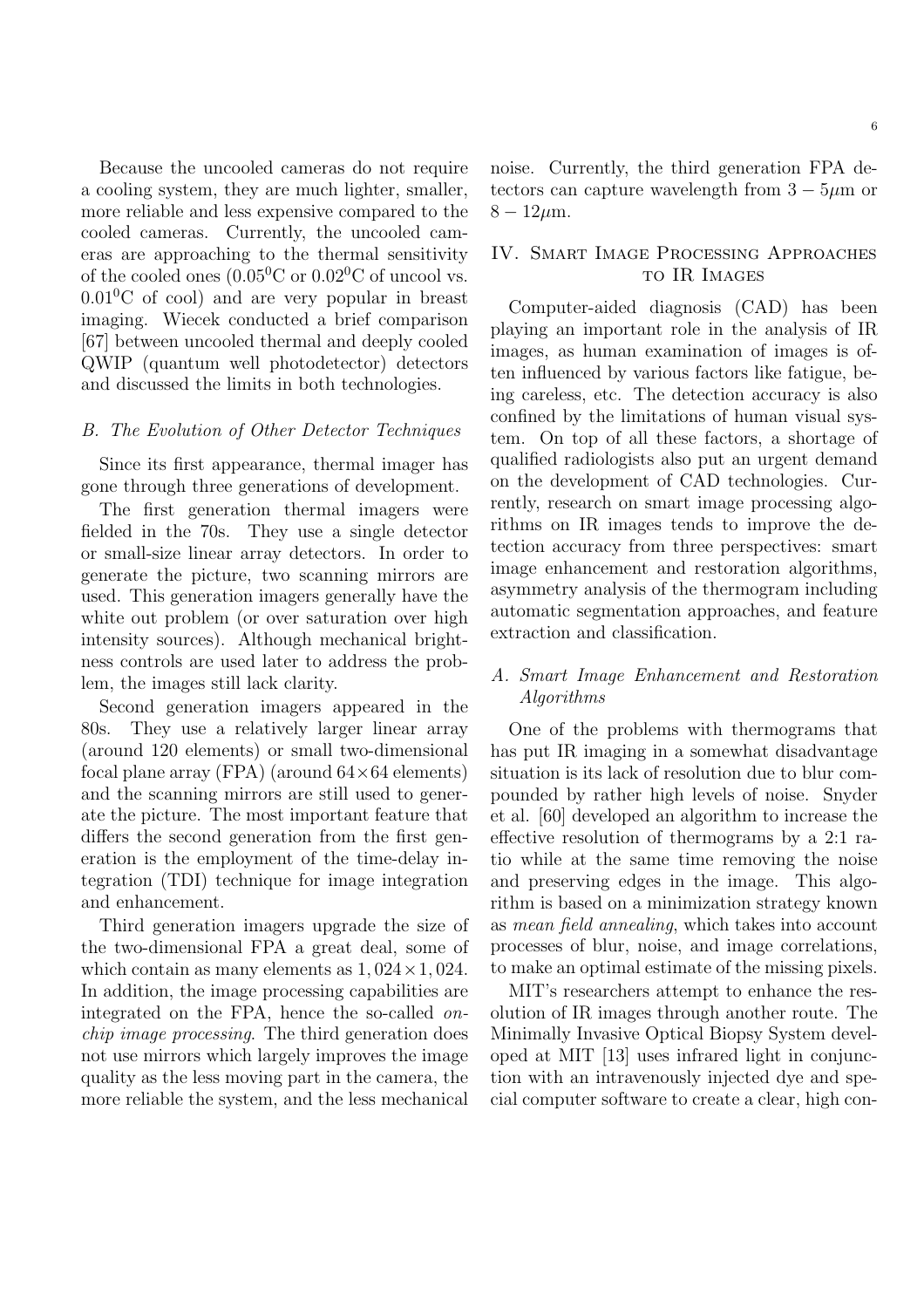trast image that could easily allow physicians to detect breast masses and determine if they are benign or malignant.

In order to eliminate the effect of various thermal environmental conditions, Kakuta et al. [36] developed a "human thermal model" such that IR images taken under different conditions can be compared through normalization of skin surface temperature. The model is based on a numerical calculation of the bio-heat transfer equations and a 16-cylinder-segment model is used as the geometry of the human body.

Kaczmarek and Nowakowski [35] proposed the use of active dynamic thermography (ADT), commonly adopted in nondestructive testing of materials, to further enhance the image quality. ADT analyzes thermal transients after the application of external thermal excitation. Some preliminary results have shown the promise of this approach.

Dynamic thermography is another technique recently proposed to better understand IR images. Because of the interference from complex vascular patterns and the existence of code tumors, in breast cancer detection, researchers have proposed to monitor the thermal recovery process after exposure of cold stress by sequential thermography or by digital subtraction thermography. Studies [50] have shown an increase in sensitivity of breast imaging.

#### B. Asymmetry Analysis

Making comparisons between contralateral images are routinely done by radiologists. When the images are relatively symmetrical, small asymmetries may indicate a suspicious region. This is the underlying philosophy in the use of asymmetry analysis for mass detection in breast cancer study [21] as well as in anomaly detection of other parts of the human body. Unfortunately, these small asymmetries might not be easy to detect and it is important to design an automatic approach to eliminate human factors. There have been a few papers addressing techniques for asymmetry analysis of mammograms [21], [68], [69].

Head et al. [28], [42] recently analyzed the asymmetric abnormalities in IR images. In their approach, the image is segmented first by operator. Then breast quadrants are derived automatically based on unique point of reference, i.e. the chin, the lowest, rightmost and leftmost points of the breast. Qi et al. [57] developed an automatic approach to asymmetry analysis in IR images. It includes automatic segmentation and pattern classification. Hough transform is used to extract the four feature curves that can uniquely segment the left and right breasts. The feature curves include the left and the right body boundary curves, and the two parabolic curves indicating the lower boundaries of the breasts. Mabuchi et al. [45] designed a computerized thermographic system, which would produce images of the distribution of temperature differences between the affected side and the contralateral healthy side. Because there is no standard skin surface temperature existed, the system measures the bodysurface temperature of each pixel in the affected area and subtract from it the body-surface temperature of the corresponding pixel in the symmetrically located contralateral healthy area to generate the difference image.

#### C. Feature Extraction and Classification

Upon segmentation, different features can be extracted from the segments. Asymmetric abnormalities can then be identified based on mature pattern classification techniques. In this process, feature extraction is crucial to the success of computer-aided diagnosis. [39] shows that the high-order statistics (e.g. variance, skewness, and kurtosis) and joint entropy are the most effective features to measure the asymmetry, while loworder statistics (e.g. mean) and entropy do not assist asymmetry detection. Jakubowska et al. [32] also addressed the importance of using statistical parameters (1st and 2nd order) in extracting thermal signatures for asymmetry analysis.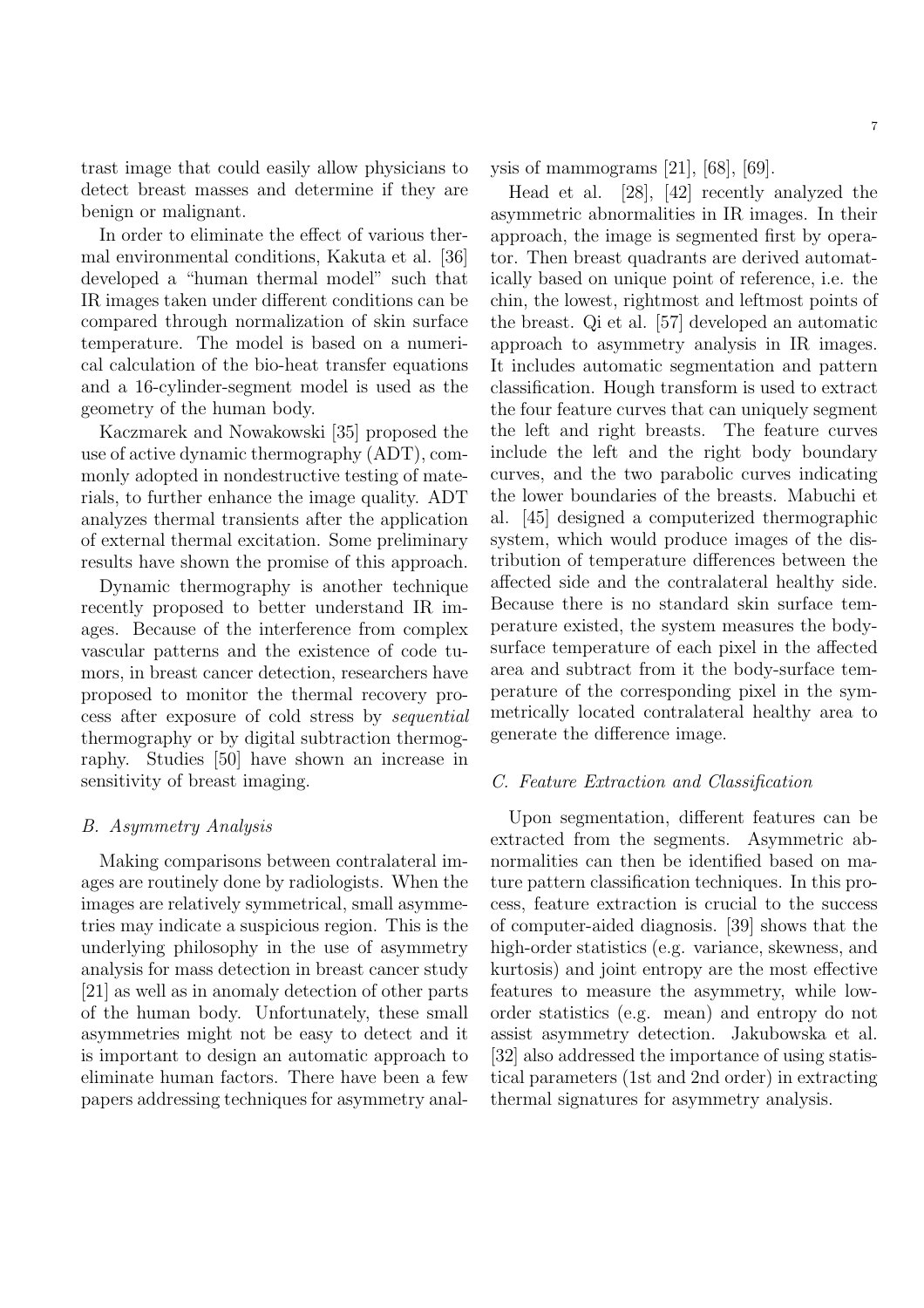Szu et al. [63] proposed a new paradigm shift that uses at least two dual-band (mid and long) infrared imaging cameras operating simultaneously on the patient. This system enables a smart brain-like neural network algorithm, the Lagrange Constraint Neural Network (LCNN), to achieve sub-milimeter scaling of the close-up breast imaging for the vascular and angiogenesis effects as well as stage-zero detection of ductal carcinoma in situ.

The above mentioned techniques are just samples of activities reported in recent conferences, workshops and symposia. Another trend of effort that is worth mentioning is the transition of automatic target recognition (ATR) algorithms developed for military application to medicine. "From tanks to tumors" [31], [52] has been the theme of this transition and the rich collection of ATR algorithms that the military has sponsored will greatly improve the state-of-the-art of CAD development.

#### V. CONCEPT VALIDATION

Concept validation is an important procedure in the promotion of IR-based breast screening where blind diagnosis and clinical evidence are necessary. Although there have been a lot of clinical trials conducted so far [8], there has not been a well-designed, standard database created for the purpose of concept validation.

The Advanced Concept Analysis, Inc. located at Falls Church, VA was awarded in 2000 to manage the creation of such a database. The project is sponsored by the Deputy Assistant Secretary of the Army for Installations and Environment (Environmental Safety and Occupational Health), the Office of the Deputy Undersecretary of Defense for Science and Technology (ODUSD/S&T), the Air Force Research Laboratory (AFRL), and the Office of Naval Research (ONR). An Internet-based Virtual Distributed Laboratory (VDL) at AFRL will house over 8,000 images from over 2,000 patients provided by E.H.H. Breast Cancer Research and Treatment Center, Baton Rouge, LA and Ville Marie Medical Center & Women's Health Center, Montreal, Canada. Each center will use the collaboration tools and evaluation procedures on the VDL to conduct blind diagnoses of the images provided by the other. Blind test results will be compared with actual clinical evidence stored with the imagery. VDL access may be applied for at [6].

#### VI. SUMMARY

This article discussed recent research achievements in medical theomography with a focus on early breast cancer detection. The objective is to show that due to the advances in infrared technology, image processing techniques, and the pathophysiological-based understanding of theromograms, IR imaging is mature to be used as a first line supplement to both health monitoring and clinical diagnosis. We have established a website [56] to facilitate researchers working in the field of medical thermography to exchange research findings. We welcome contributions to enrich this list of collections.

#### **REFERENCES**

- [1] Electromagnetic spectrum. http://www.lbl.gov/ MicroWorlds/ALSTool/EMSpec/EMSpec2.html. Last updated August 31, 2001.
- [2] HyperPysics. http://hyperphysics.phy-astr.gsu.edu/ hbase/ems1.html#c1.
- [3] Infrared. http://en.wikipedia.org/wiki/Infrared.
- [4] Near, mid & far infrared. http://www.ipac.caltech. edu/Outreach/Edu/Regions/irregions.html.
- [5] Thermal imaging. http://www.ibd.nrc-cnrc.gc.ca/ english/spec\_e\_thermal.htm.
- [6] AFRL. Medatr database using vdl. http://www.vdl. afrl.af.mil/access/, 2003.
- [7] S. Alexjander and D. Deamer. The infrared frequencies of dna bases: science and art. IEEE Engineering in Medicine and Biology Magazine, 18(2):74–79, March-April 1999.
- [8] W. C. Amalu. A review of breast thermography. http://www.iact-org.org/articles/ articles-review-btherm.html.
- [9] M. Anbar. Quantitative and dynamic telethermometry-a fresh look at clinical thermology. IEEE Engineering in Medicine and Biology Magazine, 14(1):15–16, Jan.-Feb. 1995.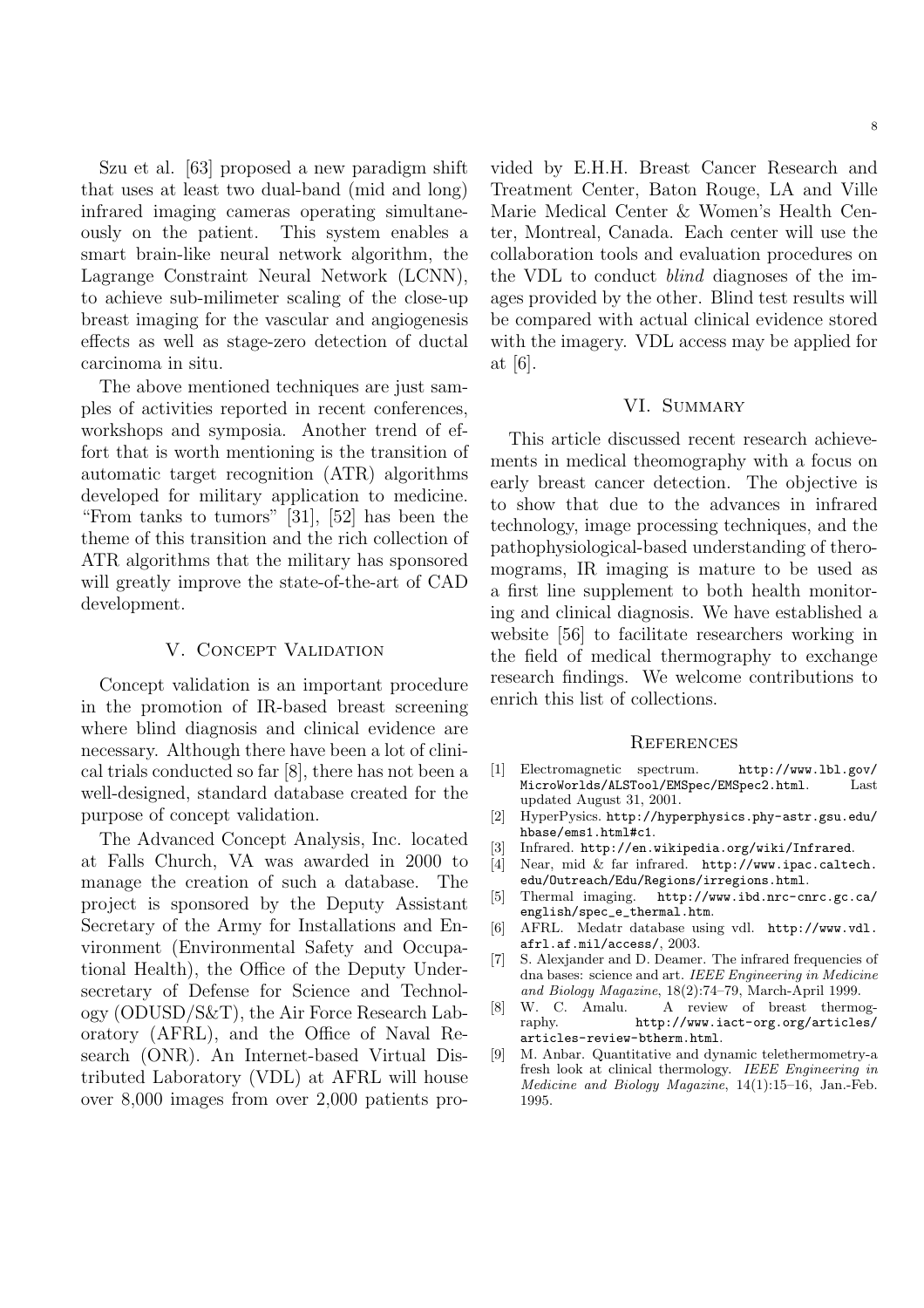- [10] M. Anbar. Clinical thermal imaging today. IEEE Engineering in Medicine and Biology Magazine, 17(4):25–33, July-Aug. 1998.
- [11] M. Anbar, L. Milescu, A. Naumov, C. Brown, T. Button, C. Carly, and K. AlDulaimi. Detection of cancerous breasts by dynamic area telethermometry. IEEE Engineering in Medicine and Biology Magazine, 20(5):80–91, Sept.-Oct. 2001.
- [12] M. Bale. High-resolution infrared technology for softtissue injury detection. IEEE Engineering in Medicine and Biology Magazine, 17(4):56–59, July-Aug. 1998.
- [13] M. Braunstein, R. W. Chan, and R. Y. Levine. Simulation of dye-enhanced near-ir transillumination imaging of tumors. In Proceedings of the 19th EMBS Annual International Conference, volume 2, pages 735–739, Chicago, 1997.
- [14] C. L. Chan. Boundary element method analysis for the bioheat transfer equation. ASME J. Heat Transfer, 114:358–365, 1992.
- [15] I. Fujimasa. Pathophysiological expression and analysis of far infrared thermal images. IEEE Engineering in Medicine and Biology Magazine, 17(4):34–42, July-Aug. 1998.
- [16] I. Fujimasa, T. Chinzei, and I. Saito. Converting far infrared image information to other physiological data. IEEE Engineering in Medicine and Biology Magazine, 19(3):71–76, May-June 2000.
- [17] P. Gamigami. Atlas of Mammography: New Early Signs in Breast Cancer. Blackwell Science, 1996.
- [18] M. Gautherie. Thermobiological assessment of benign and malignant breast diseases. Am. J. Obstet. Gynecol., 147(8):861–869, 1983.
- [19] M. Gautherie. Atlas of breast thermography with specific guidelines for examination and interpretation (Milan, Italy:PAPUSA). 1989.
- [20] J. Gershen-Cohen, J. Haberman, and E. E. Brueschke. Medical thermography: a summary of current status. Radiol Clin North Am, 3:403–431, 1965.
- [21] W. F. Good, B. Zheng, Y. Chang, et al. Generalized procrustean image deformation for subtraction of mammograms. In Proceeding of SPIE Medical Imaging - Image Processing, volume 3661, pages 1562–1573, San Diego, CA, 1999. SPIE.
- [22] Yu.V. Gulyaev, A.G. Markov, L.G. Koreneva, and P.V. Zakharov. Dynamical infrared thermography in humans. IEEE Engineering in Medicine and Biology Magazine, 14(6):766–771, Nov.-Dec. 1995.
- [23] J. Haberman. The presetn status of mammary thermography. Ca - A Cancer Journal for Clinicians, 18:314–321, 1968.
- [24] R. S. Handley. The temperature of breast tumors as a possible guide to prognosis. Acta Unio Int Contra Cancrum, 18:822, 1962.
- [25] J. R. Harding. Investigating deep venous thrombosis with infrared imaging. IEEE Engineering in Medicine and Biology Magazine, 17(4):43–46, July-Aug. 1998.
- [26] G. A. Hay. Medical Image: Formation,Perception and Measurement. The Institute of Physics and John Wiley & Sons, 1976.
- [27] J. F. Head and R. L. Elliott. Infrared imaging: making progress in fulfilling its medical promise. IEEE Engineer-

ing in Medicine and biology Magazine, 21(6):80–85, Nov.- Dec. 2002.

- [28] J. F. Head, C. A. Lipari, and R. L. Elliott. Computerized image analysis of digitized infrared images of the breasts from a scanning infrared imaging system. In Proceedings of the 1998 Conference on Infrared Technology and Applications XXIV, Part I, volume 3436, pages 290–294, San Diego, CA, 1998. SPIE.
- [29] J. F. Head, F. Wang, C. A. Lipari, and R. L. Elliott. The important role of infrared imaging in breast cancer. IEEE Engineering in Medicine and Biology, pages 52–57, May/June 2000.
- [30] T. R. Hsu, N. S. Sun, and G. G. Chen. Finite element formulation for two dimensional inverse heat conduction analysis. ASME J. Heat Transfer, 114:553–557, 1992.
- [31] J. M. Irvine. Targeting breast cancer detection with military technology. IEEE Engineering in Medicine and Biology Magazine, 21(6):36–40, Nov.-Dec. 2002.
- [32] T. Jakubowska, B. Wiecek, M. Wysocki, and C. Drews-Peszynski. Thermal signatures for breast cancer screening comparative study. In Proceedings of the 25th Annual International Conference of the IEEE EMBS Conference, volume 2, pages 1117–1120, 2003.
- [33] B. F. Jones. A reappraisal of the use of infrared thermal image analysis in medicine. IEEE Transactions on Medical Imaging, 17(6):1019–1027, December 1998.
- [34] B. F. Jones and P. Plassmann. Digital infrared thermal imaging of human skin. IEEE Engineering in Medicine and Biology Magazine, 21(6):41–48, Nov.-Dec. 2002.
- [35] M. Kaczmarek and A. Nowakowski. Analysis of transient thermal processes for improved visualization of breast cancer using ir imaging. In Proceedings of the 25th Annual International Conference of the IEEE EMBS Conference, volume 2, pages 1113–1116, 2003.
- [36] N. Kakuta, S. Yokoyama, and K. Mabuchi. Human thermal models for evaluating infrared images. IEEE Engineering in Medicine and Biology Magazine, 21(6):65–72, Nov.-Dec. 2002.
- [37] J. Keyserlingk. Time to reassess the value of infrared breast imaging? Oncology News Int., 6(9), 1997.
- [38] J. R. Keyserlingk, P. D. Ahlgren, E. Yu, N. Belliveau, and M. Yassa. Functional infrared imaging of the breast. IEEE Engineering in Medicine and Biology, pages 30–41, May/June 2000.
- [39] P. T. Kuruganti and H. Qi. Asymmetry analysis in breast cancer detection using thermal infrared images. In Proc. of the 2nd Joint EMBS-BMES Conference, volume 2, pages 1129–1130, October 2002.
- [40] R. N. Lawson. Implications of surface temperature in the diagnosis of breast cancer. *Canad Med Assoc J*, 75:309– 310, 1956.
- [41] R. N. Lawson and M. S. Chughtai. Breast cancer and body temperatures. Can Med Assoc J, 88:68–70, 1963.
- [42] C. A. Lipari and J. F. Head. Advanced infrared image processing for breast cancer risk assessment. In Proceedings for 19th International Conference of IEEE/EMBS, pages 673–676, Chicago, IL, Oct. 30 - Nov. 2 1997. IEEE.
- [43] Z. Liu and C. Wang. Method and apparatus for thermal radiation imaging. United States Patent No.: 6,023,637, 2000.
- [44] K. Lloyd-Williams and R. S. Handley. Infrared thermom-